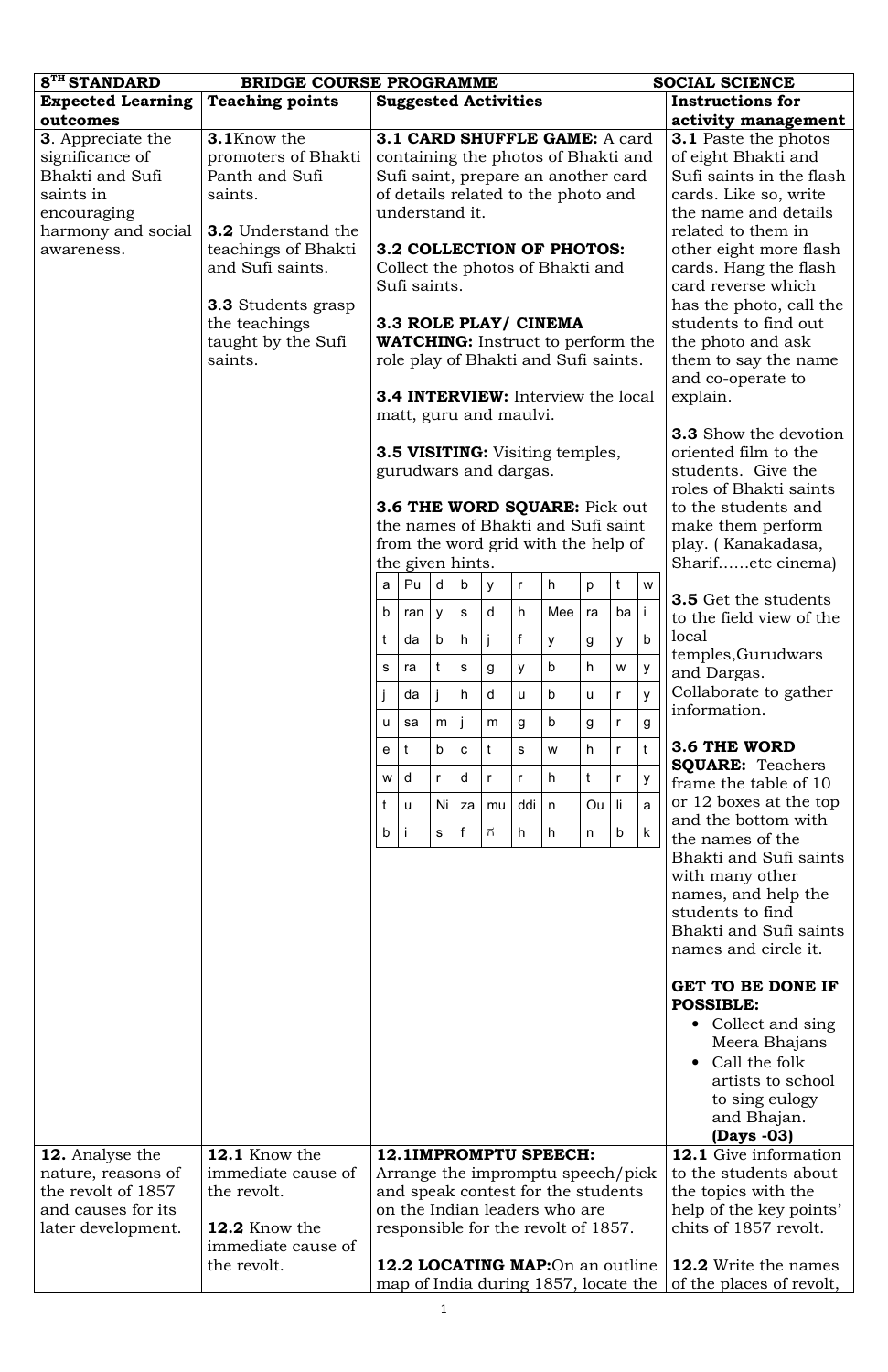| 12.3 Recall the<br>prominent leaders | areas which were under the policy of<br>"Doctrine of Lapse". | areas which were<br>under "The Doctrine |
|--------------------------------------|--------------------------------------------------------------|-----------------------------------------|
| who fought.                          |                                                              | of Lapse" policy in                     |
|                                      | 12.3 LEARNING STATION: Design                                | chits and put it on the                 |
| <b>12.4</b> Analyse the              | the learning stations for                                    | table. Cooperate the                    |
| failure and                          | political, economic, military,                               | students to find                        |
| consequences of the                  | administrative and immediate                                 | out/locate and paste                    |
| revolt.                              | reasons which caused the revolt of                           | the chit of placel they                 |
|                                      | 1857 and make them practice.                                 | got on the sample                       |
|                                      |                                                              | map.                                    |
|                                      | 12.4 ALBUM MAKING:                                           |                                         |
|                                      | Collect the photos of the leaders who                        | 12.3 Create six                         |
|                                      | took part in the revolt and prepare                          | learning rooms in the                   |
|                                      | an album in the school.                                      | class and facilitate for                |
|                                      |                                                              | subject based                           |
|                                      | 12.5 VIDEO DISPLAY/CINEMA                                    | learning.                               |
|                                      | <b>VIEW:</b> Show the cinema of Mangal                       | <b>12.4</b> Collaborate to              |
|                                      | pandey.                                                      | collect pictures                        |
|                                      | <b>12.6 DRAMA</b> : Display the drama of                     | through school                          |
|                                      | the revolt's immediate cause, based                          | library, internet and                   |
|                                      | on the sample picture given below:                           | magazines.                              |
|                                      |                                                              |                                         |
|                                      | <b>IANGAL</b>                                                | 12.6 PLAY: Acting the                   |
|                                      |                                                              | immediate cause of                      |
|                                      |                                                              | the revolt in the form                  |
|                                      |                                                              | of play. Share the                      |
|                                      |                                                              | roles of Mangal                         |
|                                      | 12.7 BALLAD BUILDING: Make                                   | Pandey, Major                           |
|                                      | them sing the historical events in<br>the form of ballad.    | Hudson, The Indian                      |
|                                      |                                                              | soldiers and The                        |
|                                      |                                                              | British soldiers to the                 |
|                                      |                                                              | students. Facilitate                    |
|                                      |                                                              | students to act the                     |
|                                      |                                                              | dialogue of why they                    |
|                                      |                                                              | do not use enfield                      |
|                                      |                                                              | rifles. $(Days -03)$                    |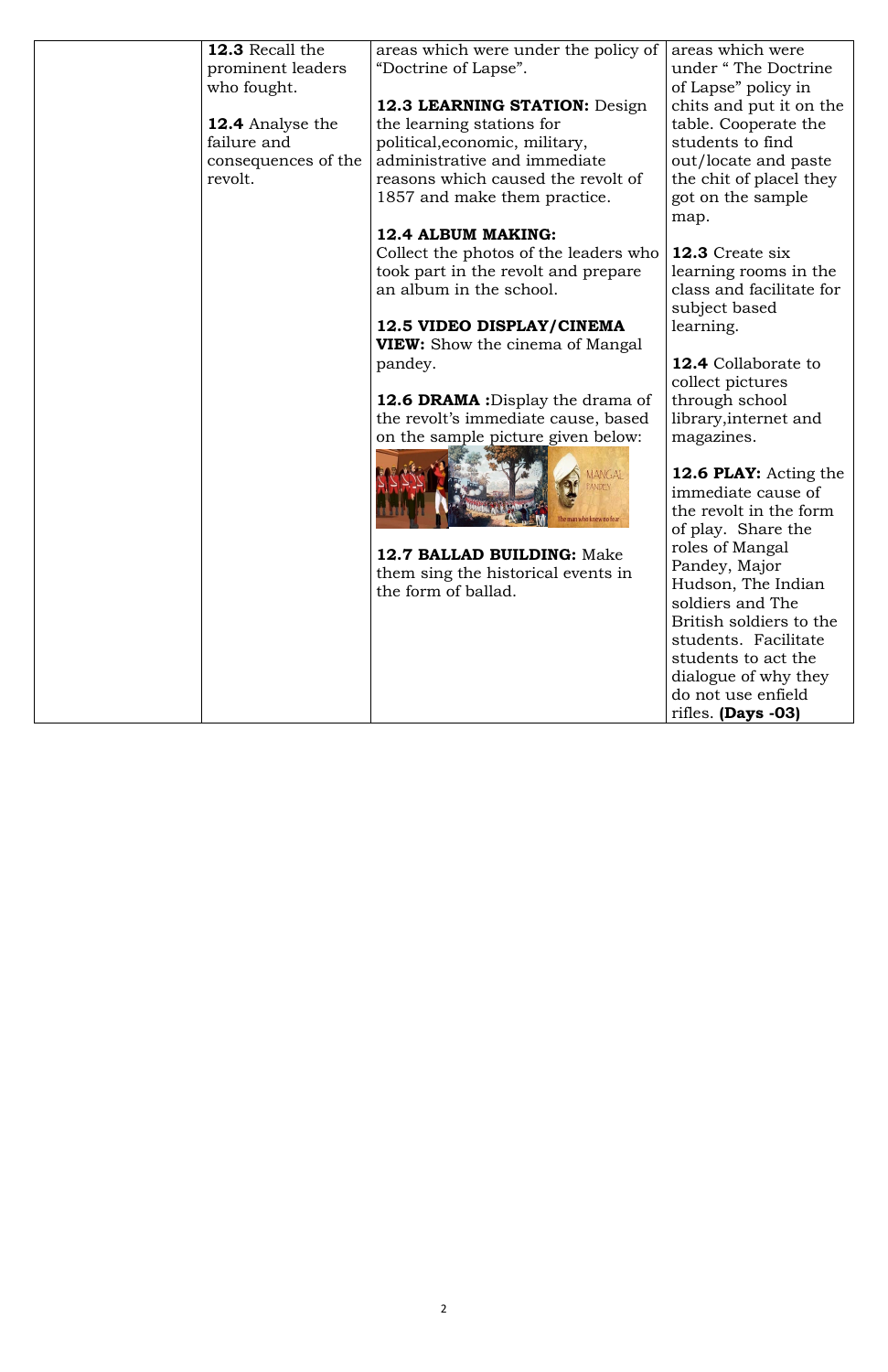| 13. Explain the<br>steps taken by the<br>government<br>regarding women<br>empowerment and<br>environmental<br>movement along<br>with the examples. | 13.1 Understand the role<br>of women in the freedom<br>struggle.<br>13.2 Know the<br>achievement of women in<br>the construction of the<br>society. | 13.1 LIST OUT: List out<br>the names of women who<br>have made achievement<br>historically and socially.<br>13.2 INTERVIEW:<br>Interview your local<br>achieved women and<br>collect the factors of their<br>motivation | 13.1 Explain the names of<br>the women with the<br>examples who achieved in<br>the field of politics,<br>economy, aviation,<br>industry, transport,<br>education, sciences,<br>defence, environment,<br>technology, sports,<br>literature etc in pre<br>independence and post<br>independence. |
|----------------------------------------------------------------------------------------------------------------------------------------------------|-----------------------------------------------------------------------------------------------------------------------------------------------------|-------------------------------------------------------------------------------------------------------------------------------------------------------------------------------------------------------------------------|------------------------------------------------------------------------------------------------------------------------------------------------------------------------------------------------------------------------------------------------------------------------------------------------|
|                                                                                                                                                    | 13.3 Explain the formation<br>and functions of self help<br>group of women.                                                                         |                                                                                                                                                                                                                         | - Motivate for oral and<br>written presentation.                                                                                                                                                                                                                                               |
|                                                                                                                                                    | 13.4 Name the women in<br>the development of<br>Karnataka after<br>independence.                                                                    | 13.3 VISITING: Visit your<br>nearest woman's club and<br>collect the details.<br>13.4 DEBATE<br>COMPETITION: Hold an<br>open discussion on the<br>topic "Is it possible for a<br>woman to lead<br>independent life?"    | 13.2 Invite the woman<br>member of the local<br>organization to your<br>school. Interview on the<br>status of women.<br>13.3 Motivate to visit the<br>nearest woman's club, and<br>know the role of the<br>organization in making<br>women empowerment.                                        |
|                                                                                                                                                    |                                                                                                                                                     | 13.5 FETCHING DETAILS:<br>Fetch the details on "<br>Women's Day<br>Celebration"<br>13.6 Woman oriented                                                                                                                  | 13.5 Facilitate to gather<br>information about the<br>women's programmes<br>conducted by different<br>organizations.                                                                                                                                                                           |
|                                                                                                                                                    |                                                                                                                                                     | drama display/show                                                                                                                                                                                                      |                                                                                                                                                                                                                                                                                                |
|                                                                                                                                                    |                                                                                                                                                     | 13.7 Children's Chit-chat<br>Sitout Forum:<br>Create children's chit-chat<br>sitoout forum and conduct<br>a chit chat programme on                                                                                      | 13.7 Divide the class<br>students into 2 teams,<br>name the teams and<br>motivate the teams to chit<br>chat/discuss subjectwise.<br>(Days -03)                                                                                                                                                 |
| <b>2.</b> Recognise the<br>various sources of<br>the history,<br>categorize them<br>and define them.                                               | <b>2.1</b> Stir the concept of<br>history.<br><b>2.2</b> segregating the<br>sources of history.                                                     | the status of women,<br>reservation, women<br>achievers, male-female<br>discrimination.<br>2.1 LIST OUT: List out<br>the oral sources and<br>archealogical sources from<br>the given points.                            | <b>2.1</b> Make the students to<br>segregate and list out the<br>oral sources and<br>archealogical sources from<br>the given points:<br>1 ballads 2. Coins 3                                                                                                                                   |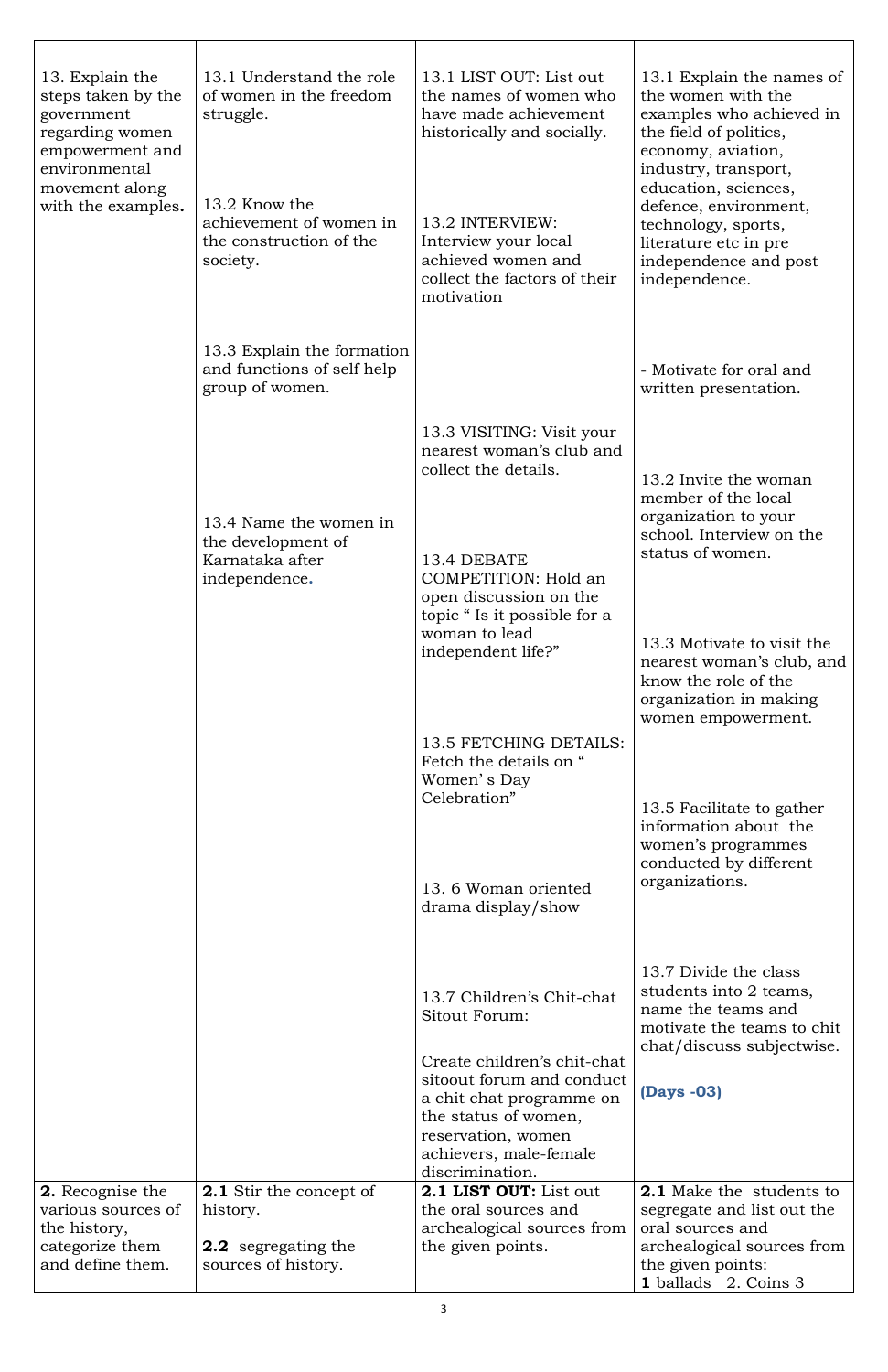|                           | <b>2.3</b> Explain the role of   |                                                 | monuments 4 legends                                 |
|---------------------------|----------------------------------|-------------------------------------------------|-----------------------------------------------------|
|                           | sources in writing history.      |                                                 | 5. native literature 6                              |
|                           |                                  |                                                 | inscriptions 7 foreign                              |
|                           |                                  |                                                 | literature 8 other remains                          |
|                           |                                  |                                                 | 9 folk tales                                        |
|                           |                                  | Literary                                        |                                                     |
|                           |                                  | Sources                                         | <b>2.2</b> Help to collect the                      |
|                           |                                  |                                                 | pictures of monuments,                              |
|                           |                                  |                                                 | coins, inscriptions,                                |
|                           |                                  |                                                 | historical places through                           |
|                           |                                  |                                                 | using news papers,                                  |
|                           |                                  |                                                 | magazines and internet.                             |
|                           |                                  |                                                 |                                                     |
|                           |                                  | Archaeologi                                     | <b>2.3</b> Encourage the                            |
|                           |                                  | cal Sources                                     | students to discuss in                              |
|                           |                                  |                                                 | groups by dividing                                  |
|                           |                                  |                                                 | monuments,                                          |
|                           |                                  |                                                 | coins, legends, native                              |
|                           |                                  |                                                 | literature, foreign                                 |
|                           |                                  |                                                 | literature, inscriptions and                        |
|                           |                                  | 2.2 ALBUM MAKING:                               | folk tales in groups.                               |
|                           |                                  | Collect the pictures of                         |                                                     |
|                           |                                  | monuments, coins,                               | <b>2.4</b> Facilitate to know how                   |
|                           |                                  | inscriptions, historical                        | their town got the name?                            |
|                           |                                  | places, ballads, folk tales                     | and to know the stories                             |
|                           |                                  | and make an album.                              | about their town literature                         |
|                           |                                  |                                                 | and archaeological                                  |
|                           |                                  | <b>2.3 GROUP DISCUSSION:</b>                    | sources.                                            |
|                           |                                  | Discuss on how the                              |                                                     |
|                           |                                  | sources are helpful in                          | <b>2.5</b> Visit the nearest                        |
|                           |                                  | writing history.                                | ancient temple,                                     |
|                           |                                  |                                                 | monument and historical                             |
|                           |                                  | <b>2.4 STORY TELLING:</b>                       | places and try to know the                          |
|                           |                                  | Express the history of                          | history of it. Help to list                         |
|                           |                                  | your town/village in story                      | out the sources of it,                              |
|                           |                                  | form. Know how that                             | segregate and write.                                |
|                           |                                  | name came.                                      | $(Days-03)$                                         |
|                           |                                  | <b>2.5 PLACE VISIT: Visit</b>                   |                                                     |
|                           |                                  | the historical places of                        |                                                     |
|                           |                                  | your town/village.                              |                                                     |
| <b>22.</b> Understand the | 22.1Know the method of           | 22.1Pyramid formation:                          | <b>22.1</b> Teachers frame the                      |
| geographical codes        | drawing map and types            | Fill the appropriate                            | model pyramid. Here the                             |
| and signs using on        | of maps.                         | answer in the pyramid                           | clues are jumbled. Help to                          |
| the map.                  |                                  | boxes based on the clues                        | fill the correct answers in                         |
| Categorize the            | <b>22.2</b> Know the sign, code  | and according to the                            | the pyramid.                                        |
| different types of        | of the map and their use.        | numbers.                                        | <b>CLUES:</b>                                       |
| maps.Identify the         |                                  |                                                 | 1. Strait which India                               |
| unit points               | <b>22.3</b> Understand the skill |                                                 | has $(1)$                                           |
| necessary for map         | of colouring the map and         |                                                 | 2. Which is our                                     |
| structure. Ex:            | reading map.                     |                                                 | state? $(4)$                                        |
| scale                     |                                  |                                                 | 3. Tip of India $(5)$                               |
| (measurement),            |                                  |                                                 | 4. Sacred river of India                            |
| distance, direction       |                                  |                                                 | (2)                                                 |
| and sign/symbol.          |                                  |                                                 | 5. India is an—Island                               |
| Know the use of           |                                  |                                                 | (3)                                                 |
| sign and code.            |                                  |                                                 | 6. North hill range of                              |
|                           |                                  | 22.2 Rangoli contest of                         | India $(7)$                                         |
|                           |                                  | <b>map drawing:</b> Draw the                    | 7. Indian state which                               |
|                           |                                  | map of India in Rangoli<br>and fill the colour. | has the highest                                     |
|                           |                                  |                                                 | population (6)<br><b>22.2</b> Facilitate to conduct |
|                           |                                  | 22.3 Model making:                              | the contest of drawing                              |
|                           |                                  | Prepare a model of                              | map of India and states                             |
|                           |                                  | compass, showing                                | and contest of colouring                            |
|                           |                                  | directions.                                     | map in the school.                                  |
|                           |                                  |                                                 |                                                     |
|                           |                                  |                                                 |                                                     |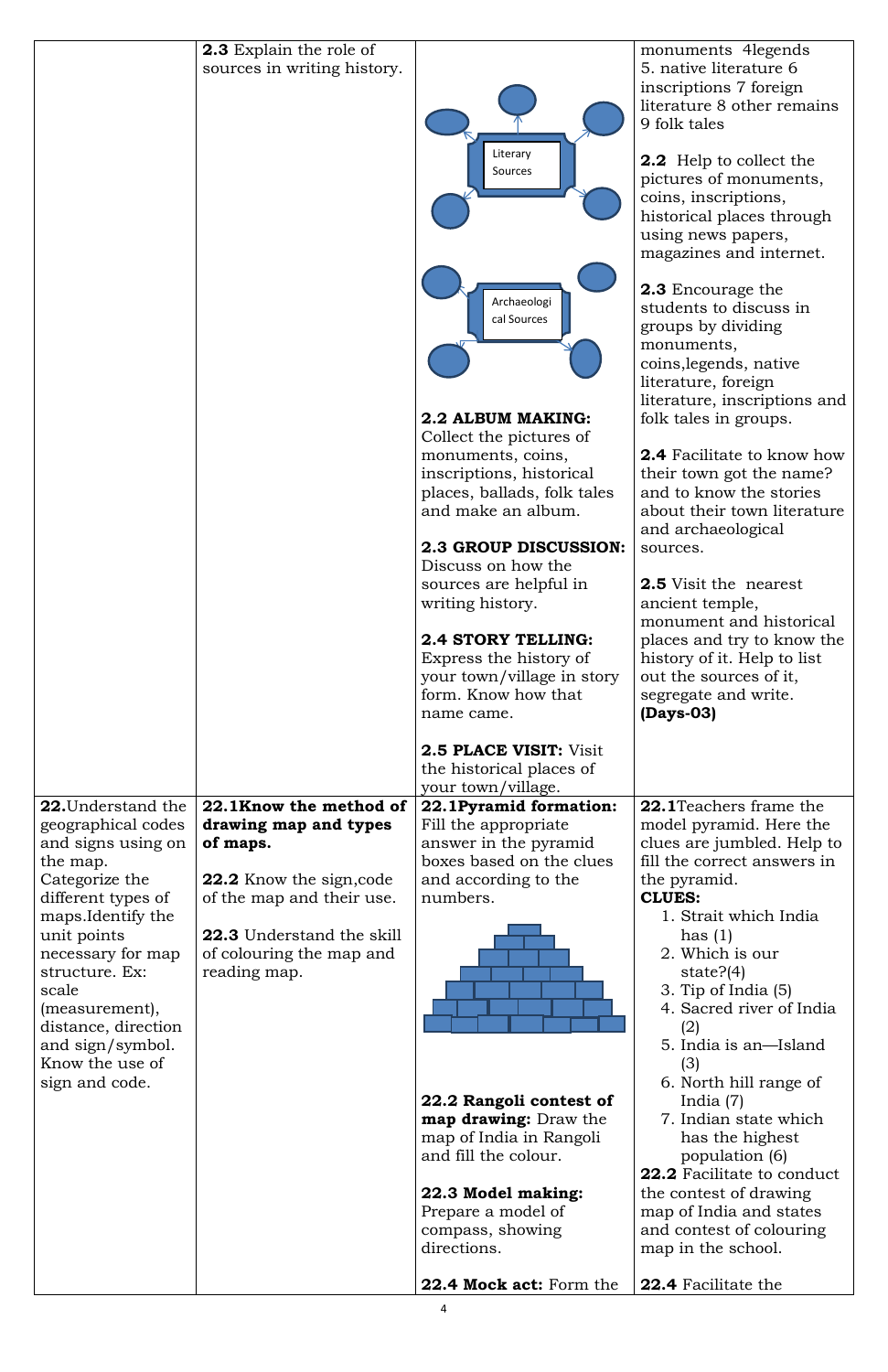|                                          |                                                         | team of 8 people and act<br>relatably introducing<br>directions.<br>22.5 Word Puzzle on<br>riddles:<br>Knowing the states in<br>Indian map, frame the<br>riddles to know the<br>districts of our Karnataka<br>state.<br><b>22.6 List out:</b> List out the<br>Indian states and Union<br>territories. | students to introduce<br>themselves as the<br>directions by allowing<br>them to stand in 8<br>directions.<br><b>22.5</b> Help to frame<br>riddles: ex:<br>1. Rama is in that<br>town/city<br>2. Our state language is in<br>the opposite direction of<br>the south.<br>3. Pictures are carved on<br>the way.<br>4. Many doors are in forts.<br>5. Great demand for buds<br>in the city of Shiva.<br>6. Entered the city by<br>hoisting the flag of victory.<br>7. Dyavanna drew the line<br>of his town owner<br>8. Chamaraja is the name<br>of the king of that city.<br>9. Yadavas are residing<br>amidst of the hills.<br>10. Raya has sent his<br>daughter to a small town.<br>$(Days-03)$ |
|------------------------------------------|---------------------------------------------------------|-------------------------------------------------------------------------------------------------------------------------------------------------------------------------------------------------------------------------------------------------------------------------------------------------------|------------------------------------------------------------------------------------------------------------------------------------------------------------------------------------------------------------------------------------------------------------------------------------------------------------------------------------------------------------------------------------------------------------------------------------------------------------------------------------------------------------------------------------------------------------------------------------------------------------------------------------------------------------------------------------------------|
| <b>14</b> Identify the<br>national flag, | <b>14.1</b> Know about the<br>structure, design and the | 14.1 Drawing the picture<br>:Apply the beautiful colour                                                                                                                                                                                                                                               | 14.1 Facilitate to colour<br>the given pictures of the                                                                                                                                                                                                                                                                                                                                                                                                                                                                                                                                                                                                                                         |
| national symbol,                         | Significance of the                                     | to the pictures of national                                                                                                                                                                                                                                                                           | national flag and national                                                                                                                                                                                                                                                                                                                                                                                                                                                                                                                                                                                                                                                                     |
| national anthem<br>and national          | national flag of India.                                 | flag and national emblem<br>and inform the                                                                                                                                                                                                                                                            | emblem and to know the<br>significance of it.                                                                                                                                                                                                                                                                                                                                                                                                                                                                                                                                                                                                                                                  |
| festivals.                               |                                                         | significance of it.                                                                                                                                                                                                                                                                                   |                                                                                                                                                                                                                                                                                                                                                                                                                                                                                                                                                                                                                                                                                                |
|                                          |                                                         |                                                                                                                                                                                                                                                                                                       |                                                                                                                                                                                                                                                                                                                                                                                                                                                                                                                                                                                                                                                                                                |
|                                          | <b>14.2</b> Know about the                              | 14.2 Singing contest:                                                                                                                                                                                                                                                                                 | <b>14.2</b> Conduct a singing                                                                                                                                                                                                                                                                                                                                                                                                                                                                                                                                                                                                                                                                  |
|                                          | national<br>emblem, design, message,                    | Conduct a contest on<br>singing National anthem.                                                                                                                                                                                                                                                      | contest of the National<br>Anthem in the class.                                                                                                                                                                                                                                                                                                                                                                                                                                                                                                                                                                                                                                                |
|                                          | and its significance.                                   |                                                                                                                                                                                                                                                                                                       | Motivate to observe the                                                                                                                                                                                                                                                                                                                                                                                                                                                                                                                                                                                                                                                                        |
|                                          |                                                         | 14.3 Essay contest: Write                                                                                                                                                                                                                                                                             | pronunciation, clarity,                                                                                                                                                                                                                                                                                                                                                                                                                                                                                                                                                                                                                                                                        |
|                                          | <b>14.3</b> Understand about                            | an essay on the national                                                                                                                                                                                                                                                                              | dignity and voice                                                                                                                                                                                                                                                                                                                                                                                                                                                                                                                                                                                                                                                                              |
|                                          | the draft of the anthem,<br>history, dignity and its    | festivals.                                                                                                                                                                                                                                                                                            | modulation of our national<br>anthem.                                                                                                                                                                                                                                                                                                                                                                                                                                                                                                                                                                                                                                                          |
|                                          | significance.                                           | 14.4 Album making:                                                                                                                                                                                                                                                                                    |                                                                                                                                                                                                                                                                                                                                                                                                                                                                                                                                                                                                                                                                                                |
|                                          |                                                         | Collect the pictures of our<br>national emblems and                                                                                                                                                                                                                                                   | <b>14.7</b> Cooperate to<br>celebrate the different                                                                                                                                                                                                                                                                                                                                                                                                                                                                                                                                                                                                                                            |
|                                          |                                                         | prepare a beautiful album.                                                                                                                                                                                                                                                                            | national festivals in the                                                                                                                                                                                                                                                                                                                                                                                                                                                                                                                                                                                                                                                                      |

14.6 Motivate to enact by giving prior information about the role of costume to the children.

## 14.5 Recognising the pictures and naming:

Identify the following pictures. Name our national emblems.



school and to show the video clippings of various national festivals.

14.4 Cooperate to collect the pictures immensing the respect of our country,national emblems and to framea beautiful album.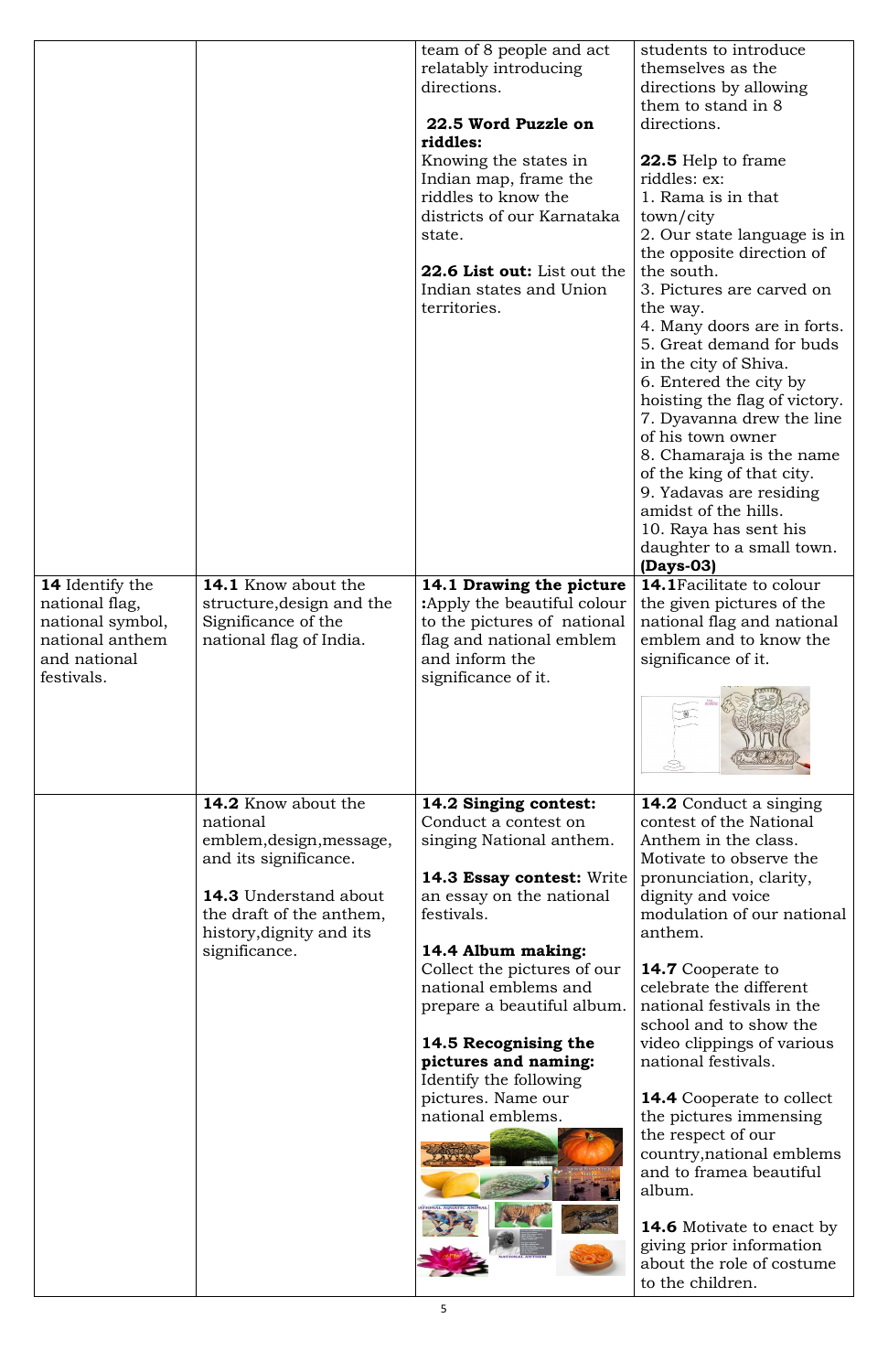|                                                                                                                  | <b>14.4</b> Comprehend the<br>significance of the<br>different national festivals.                                                                       | 14.6 Costume contest:<br>Conduct a costume<br>contest of National<br>emblems and national<br>leaders.<br>14.7 Cinema watching:<br>Watch the movie of<br>SangolliRayanna depicting<br>national devotion.                                                                                                                                                                                                                                                                                                                                                                                                                                                                                                                  | <b>14.7</b> Introduce about<br>movie depicting national<br>love by giving details.<br>$(Days-03)$                                                                                                                                                                                                                                                                                                                                                                                                                                                                                                                                                                                                                                                                                                                                                                                                         |
|------------------------------------------------------------------------------------------------------------------|----------------------------------------------------------------------------------------------------------------------------------------------------------|--------------------------------------------------------------------------------------------------------------------------------------------------------------------------------------------------------------------------------------------------------------------------------------------------------------------------------------------------------------------------------------------------------------------------------------------------------------------------------------------------------------------------------------------------------------------------------------------------------------------------------------------------------------------------------------------------------------------------|-----------------------------------------------------------------------------------------------------------------------------------------------------------------------------------------------------------------------------------------------------------------------------------------------------------------------------------------------------------------------------------------------------------------------------------------------------------------------------------------------------------------------------------------------------------------------------------------------------------------------------------------------------------------------------------------------------------------------------------------------------------------------------------------------------------------------------------------------------------------------------------------------------------|
| <b>17</b> Differentiate<br>between the<br>children rights and<br>human rights and<br>know their<br>significance. | 17.1 Understand the<br>meaning and significance<br>of the children rights.<br><b>17.2</b> Understand the<br>meaning and significance<br>of human rights. | 17.1 Segregating: Identify<br>the pictures of violation of<br>children rights and<br>human rights and<br>segregate it.<br>17.2 Debate contest:<br>Discuss about the<br>children rights and<br>human rights.<br>17.3 Inormation<br>collection: Collect the<br>contexts of violation of<br>children rights and<br>human rights happening<br>in our country.                                                                                                                                                                                                                                                                                                                                                                | <b>17.1</b> Teachers get the<br>examples of violation of<br>children rights and<br>human rights from<br>children of their<br>surrounding and inform to<br>segregate it.<br><b>17.2</b> Create groups in the<br>class. Give cards of each<br>right. Facilitate to discuss<br>in group.                                                                                                                                                                                                                                                                                                                                                                                                                                                                                                                                                                                                                     |
|                                                                                                                  |                                                                                                                                                          | 17.4 Report preparation:<br>Prepare a small report on<br>the rights you use in your<br>home and the rights which<br>your family members have<br>not given you.<br>17.5 Collection of<br><b>photos:</b> Collect the photos<br>of the persons who fought<br>for the human rights in<br>the world.<br><b>17.6 Display:</b> Observe the<br>given pictures carefully.<br>Write the six fundamental<br>rights given by our<br>constitution to the citizen<br>in the conceptual<br>indicated place.<br>17.7 Person Interview:<br>Visit the NGO and ask<br>about safeguarding<br>/protection of children<br>and get the answer.<br>17.8 Drama display:<br>Drama of children<br>safety/protection<br><b>17.9</b> Draft biography: | 17.3 Inform to use the<br>events occuring in<br>surrounding to children,<br>examples, television, and<br>news papers.<br><b>17.4</b> Encourage to gather<br>the details about the<br>rights which children<br>experience.<br><b>17.5</b> Introduce/Make<br>themselves only introduce<br>the different fighters of<br>Human rights. Assign a<br>project of collecting<br>details.<br><b>17.6</b> Display the charts<br>which reflect 6<br>fundamental rights.<br>Children should explain it.<br><b>17. 8 Facilitate to</b><br>interview the school by<br>NGOS of women and<br>children welfare.<br>17.8 Show the movie of<br>children protection in the<br>school, motivate to<br>perform model model<br>dramas.<br><b>17.9</b> Let the children<br>study the biography of<br>Kailasasathyartha, Malala,<br>Nelson Mandela, Gandhiji<br>and share it.<br><b>17.8</b> Watch Satyameva<br>jayathe U tube and |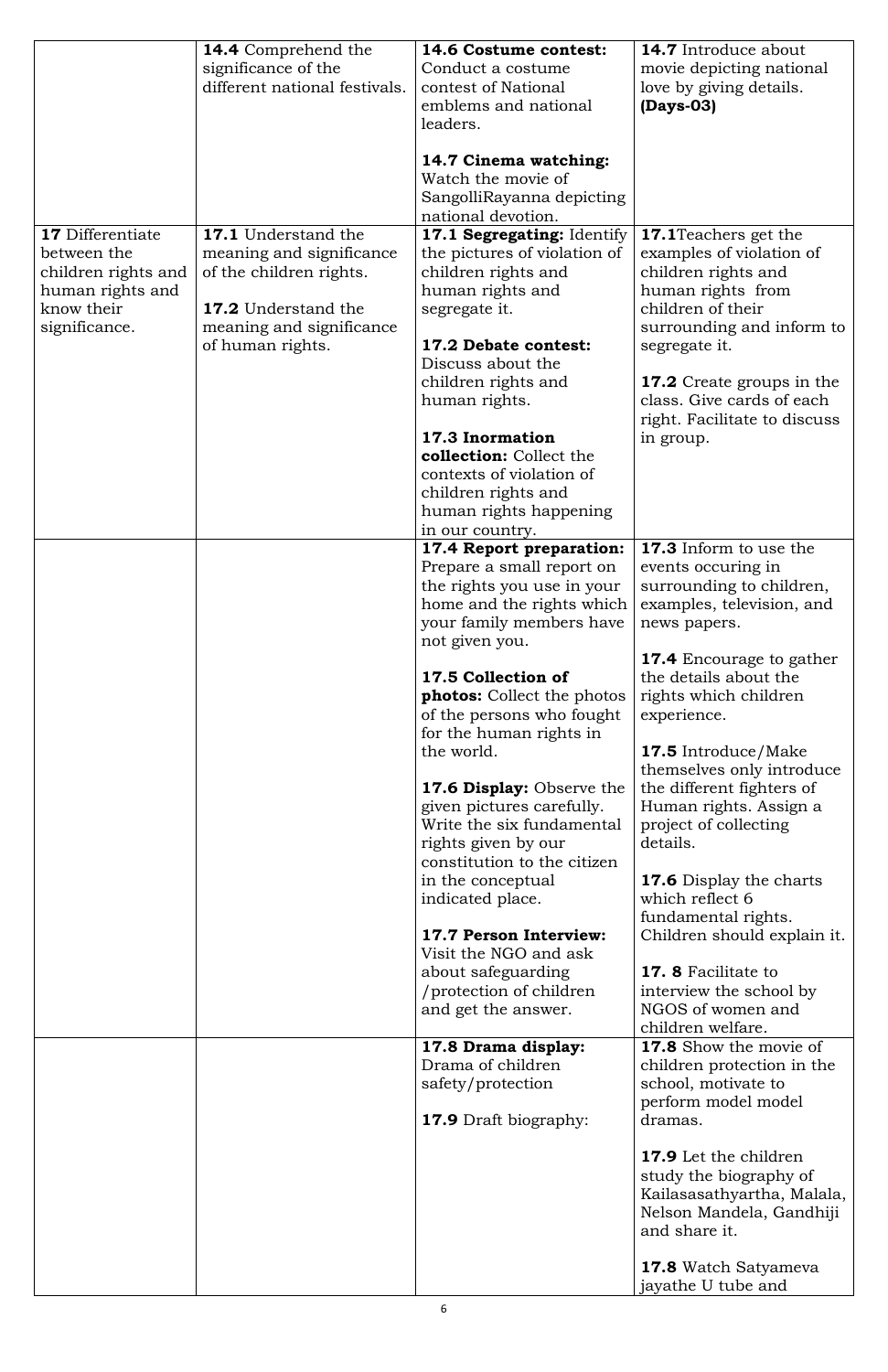|                                                                                                                                                                                                                                     |                                                                                                                                                                                                                                                                                                                                                                                                                                 |                                                                                                                                                                                                                                                                                                                                                                                                                                                                                 | discuss.                                                                                                                                                                                                                                                                                                                                                                                                     |
|-------------------------------------------------------------------------------------------------------------------------------------------------------------------------------------------------------------------------------------|---------------------------------------------------------------------------------------------------------------------------------------------------------------------------------------------------------------------------------------------------------------------------------------------------------------------------------------------------------------------------------------------------------------------------------|---------------------------------------------------------------------------------------------------------------------------------------------------------------------------------------------------------------------------------------------------------------------------------------------------------------------------------------------------------------------------------------------------------------------------------------------------------------------------------|--------------------------------------------------------------------------------------------------------------------------------------------------------------------------------------------------------------------------------------------------------------------------------------------------------------------------------------------------------------------------------------------------------------|
| <b>C</b> 01. Identify the pictures of violation of<br>Categorize into children rights and human<br>rights. Write in related scheduled list.                                                                                         | children rights and human rights given to you.                                                                                                                                                                                                                                                                                                                                                                                  | fundamental rights.                                                                                                                                                                                                                                                                                                                                                                                                                                                             | $(Days-03)$<br><b>C</b> 02 Guess the following pictures and name the                                                                                                                                                                                                                                                                                                                                         |
| S1<br>Children rights<br>No.<br>$\overline{2}$<br>3<br>$\overline{4}$<br>$\overline{5}$<br>6<br>Instructions: Frame the children groups.<br>rights.<br>$\bullet$<br>Get the answer from the children,<br>$\bullet$<br>related list. | Human rights<br>• Get the examples from the children about<br>the violation of children rights and human<br>Introduce the picture with the children.<br>categorize and facilitate to write in the                                                                                                                                                                                                                               | Instructions:<br>Frame the children groups.<br>Teachers introduce the pictures.<br>picture by answering.                                                                                                                                                                                                                                                                                                                                                                        | Display the picture charts reflecting six<br>fundamental rights, ask them to identify.<br>Facilitate the children to draw in conceptual                                                                                                                                                                                                                                                                      |
| <b>4.</b> Identifying the<br>developmental<br>reasons for ancient<br>civilizations, rivers<br>responsible for it and<br>explain the<br>contributions to the<br>society and culture of<br>the world.                                 | <b>4.1</b> Locate the rivers<br>responsible for the<br>Indus, the Egypt,<br>Mesapotamia and<br>Chinese civilization or<br>an outline map of the<br>world.<br><b>4.2</b> Know the city life,<br>administration, social,<br>economy, trade and<br>religious system of the<br>Indus, Egypt,<br>Mesapotamia and<br>Chinese civilization.<br>Know the city life,<br>administration, social,<br>economic and religious<br>conditions. | 4.1 Debate contest:<br>Discuss about the<br>factors responsible<br>for the rise of the<br>civilizations.<br>4.2 Map drawing:<br>On an outline map of<br>India, locate the<br>rivers responsible for<br>the ancient<br>civilizations.<br>4.3 Essay writing:<br>Write an essay about<br>the town planning of<br>Indus civilization<br>period.<br>4.4 Table<br><b>formation:</b> Frame a<br>table showing the<br>differences among<br>the different<br>civilizations and<br>write. | <b>4.1</b> Introduce the reasons for<br>the rise of civilization by<br>discussing on it.<br><b>4.2</b> Develop the skill of drawing<br>the outline map of the world<br>and introduce the continents,<br>facilitate to locate.<br><b>4.3</b> Frame a table of different<br>civilizations, encourage to<br>answer by differentiating.<br>4.5 Facilitate to use U tube,<br>Google, newspapers and<br>magazines. |
|                                                                                                                                                                                                                                     | <b>4.3</b> Differentiate the<br>factors among the                                                                                                                                                                                                                                                                                                                                                                               | 4.5 Album making:<br>Collect the pictures                                                                                                                                                                                                                                                                                                                                                                                                                                       | <b>4.6</b> Prepare two lists of the<br>ancient and present civilization.                                                                                                                                                                                                                                                                                                                                     |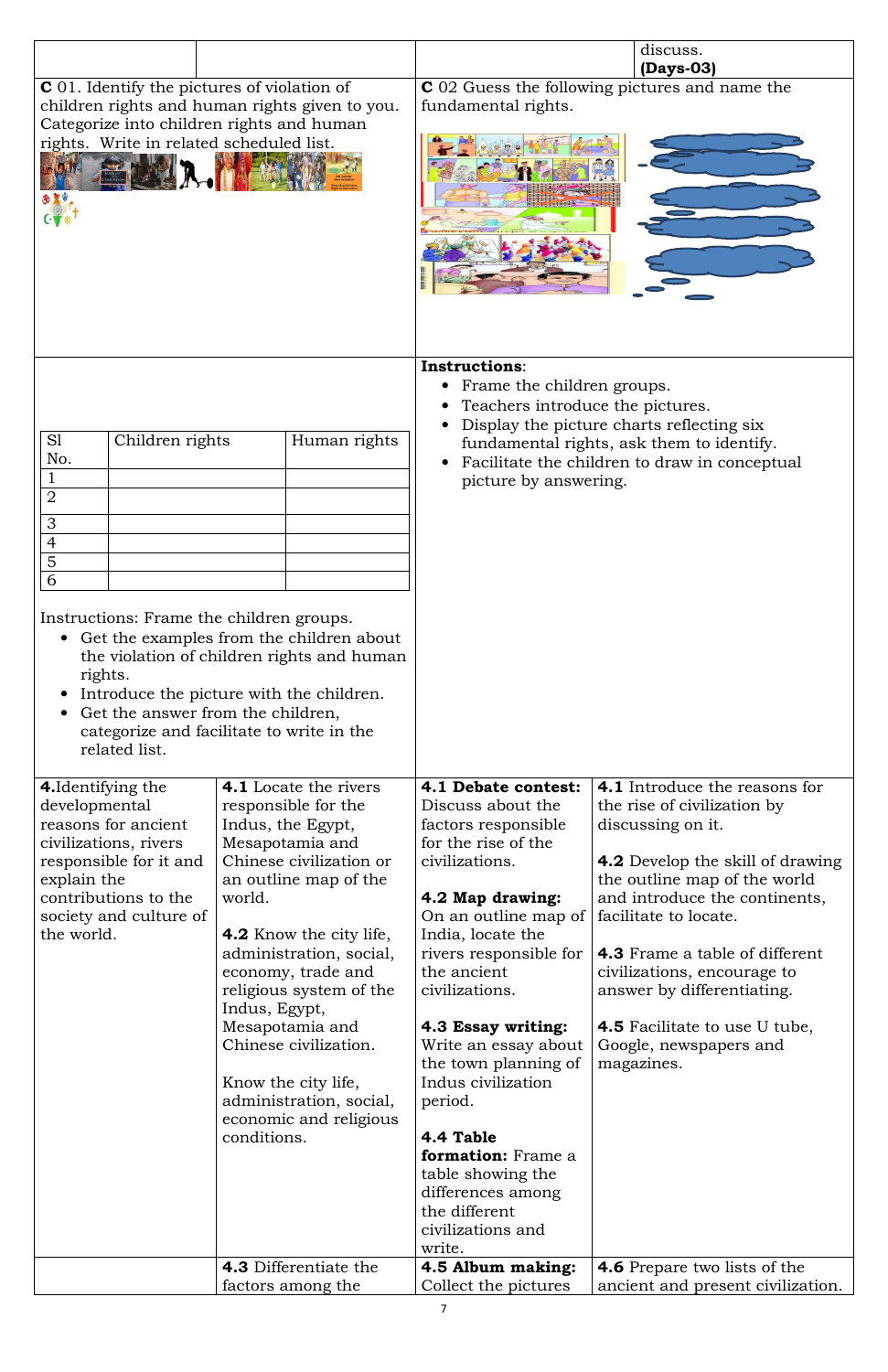**18.** Identify the prominent geographical features such as oceans, rivers, mountains, grounds and border areas of Asia. (periods – 03)

**18.1** Draw the outline map of the world and locate the areas.

18.2 Understand the information about the geographical features of the world.

18.3 Know the information of the world's continents, oceans, countries, mountains, grounds and borders.

Draw a map containing the geographical features aw a map<br>ntaining the<br>ographical features<br>surrounding town

18.1 Draw the outline 18.1 Map drawing:<br>
locate the areas.<br> **18.2** Understand the geographical feature<br>
geographical features of the world.<br> **18.3** Know the information of the places: Draw an<br>
18.3 Know the information of 18.2Locate the Locate places: Draw an outline map of the world and locate the prominent continents.



features of their surrounding environment and cooperate to draw the map. **18.1** Introduce the geographical

18.1 Map drawing:<br>
Draw a map<br>
containing the<br>
geographical features of their surrounding<br>
environment and cooperate to<br>
geographical features<br>
of surrounding town<br>
area.<br>
18.2 Take the help of model<br>
world map to introduc 18.2 Take the help of model world map to introduce to the d students and motivate to draw the map. environment and cooperate to<br>draw the map.<br>**18.2** Take the help of model<br>world map to introduce to the<br>students and motivate to draw



of surround area.

| <b>7.</b> Explain the reasons<br>for the rise of new<br>religions in India and<br>accept the changes<br>by verifying it. | various ancient<br>civilizations.<br><b>4.4</b> Comparing the<br>present civilization's<br>way of life to the<br>ancient civilizations.<br><b>7.1</b> Know the factors<br>responsible for the rise<br>of new religions.                                          | of the 7 wonders of<br>the ancient world.<br>4.6 List out:<br>Prepare a list of the<br>specialities of<br>ancient and present<br>civilizations.<br>7.1 Debate contest:<br>Discuss the factors<br>responsible for the<br>rise of new religions.<br>7.2 Role play: Make<br>the performance of                                                                                                                                                                                                                                                                                                                      | Prepare facility cards. Facilitate<br>to compare and differentiate.<br>(Days -03)<br><b>7.1</b> Facilitate to gather<br>information on the reasons for<br>the rise of new religions.<br><b>7.2</b> Narrate the stories related<br>about Buddha and Mahaveera.                                                                                                                                                                                                |
|--------------------------------------------------------------------------------------------------------------------------|------------------------------------------------------------------------------------------------------------------------------------------------------------------------------------------------------------------------------------------------------------------|------------------------------------------------------------------------------------------------------------------------------------------------------------------------------------------------------------------------------------------------------------------------------------------------------------------------------------------------------------------------------------------------------------------------------------------------------------------------------------------------------------------------------------------------------------------------------------------------------------------|--------------------------------------------------------------------------------------------------------------------------------------------------------------------------------------------------------------------------------------------------------------------------------------------------------------------------------------------------------------------------------------------------------------------------------------------------------------|
|                                                                                                                          | <b>7.2</b> Know about the life<br>of Buddha and<br>Mahaveera.<br><b>7.3</b> Know the teachings<br>and principles of<br>Buddha and<br>Mahaveera.<br><b>7.4</b> Apply the teachings<br>and principles of<br>Buddha and Mahaveera<br>to the present social<br>life. | "The great sacrifice"<br>of Buddha.<br>7.3 Presentation of<br>the topic: Make the<br>teachings of<br>Gauthama Buddha<br>and Mahaveera<br>questioning some of<br>the practices of vedic<br>period and present<br>the topic on it.<br>7.4 Drama display:<br>Conduct a drama<br>display of the<br>dialogue between<br>Angulimaala and<br>Buddha.<br>7.5 Essay writing:<br>Write an essay on<br>the impact of<br>Jainism and<br>Buddhism on the<br>Indian society.<br><b>7.6 Name:</b> With the<br>help of the Ashoka<br>chakra picture, write<br>the principles taught<br>by Gauthama<br>Buddha on each<br>strokes. | <b>7.3</b> Motivate to analyse the<br>factors of vedic period which are<br>against the aspirations of the<br>Indian society.<br><b>7.4</b> Facilitate the children to<br>watch Jataka tales and cinema.<br><b>7.4</b> Frame the children into<br>teams, distribute the roles and<br>cooperate to practice.<br><b>7.6</b> With the help of<br>this picture, introduce<br>the values by showing<br>fingers from the children on<br>every stroke.<br>(Days -03) |
| 18. Identify the                                                                                                         | <b>18.1</b> Draw the outline                                                                                                                                                                                                                                     | 7.7 List out: List<br>out the religious<br>festivals celebrated<br>locally.<br>18.1 Man drawing:                                                                                                                                                                                                                                                                                                                                                                                                                                                                                                                 | <b>18.1</b> Introduce the geographical                                                                                                                                                                                                                                                                                                                                                                                                                       |

model.

rangoli as in the below rangoli rangoli 18.3 Encourage to fill the colour to the ocean grounds in